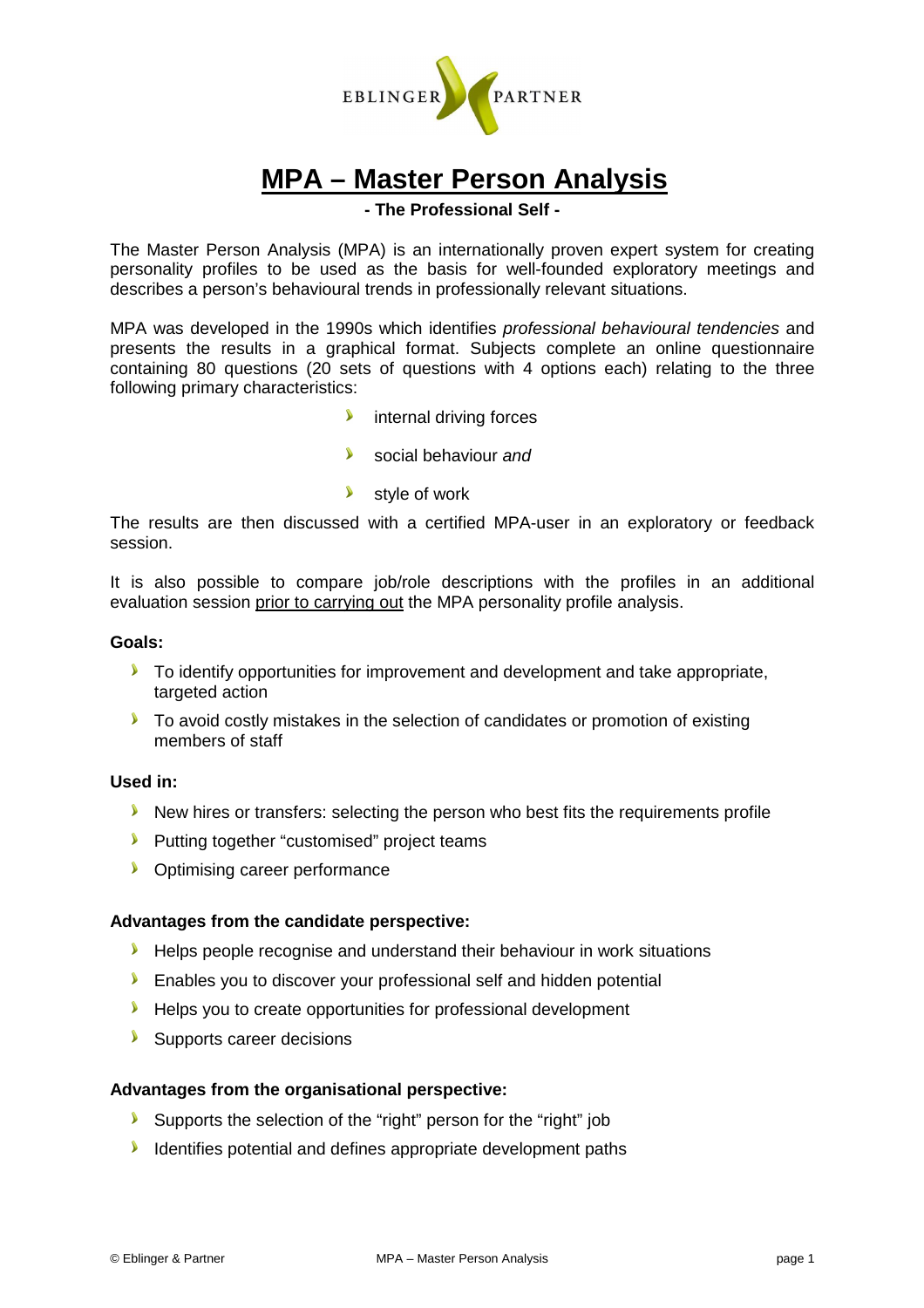

# **Sample Profile:**

| <b>EGO DRIVE</b>               |   |  |  | ÷  | ۰              | т    |
|--------------------------------|---|--|--|----|----------------|------|
| Achievement Orientation        | A |  |  |    |                |      |
| Self-assertion                 | в |  |  | 7  | 1              | 6    |
| Use of Energy                  | c |  |  | 8  | 0              | 8    |
| <b>SOCIAL FACTORS</b>          |   |  |  |    |                |      |
| <b>Emotional Control</b>       | D |  |  | 6  | $\overline{2}$ | 4    |
| Social Contact                 | E |  |  | 11 | 0              | 11   |
| Confidence/Trust               | F |  |  | 7  | 2              | 5    |
| <b>WORK STYLE</b>              |   |  |  |    |                |      |
| <b>Attention to Detail</b>     | G |  |  | 11 | $\overline{2}$ | 9    |
| Security                       | н |  |  | 1  | 3              | $-2$ |
| <b>Abstraction Orientation</b> |   |  |  | 19 | 0              | 19   |

 $70 \mid 10$